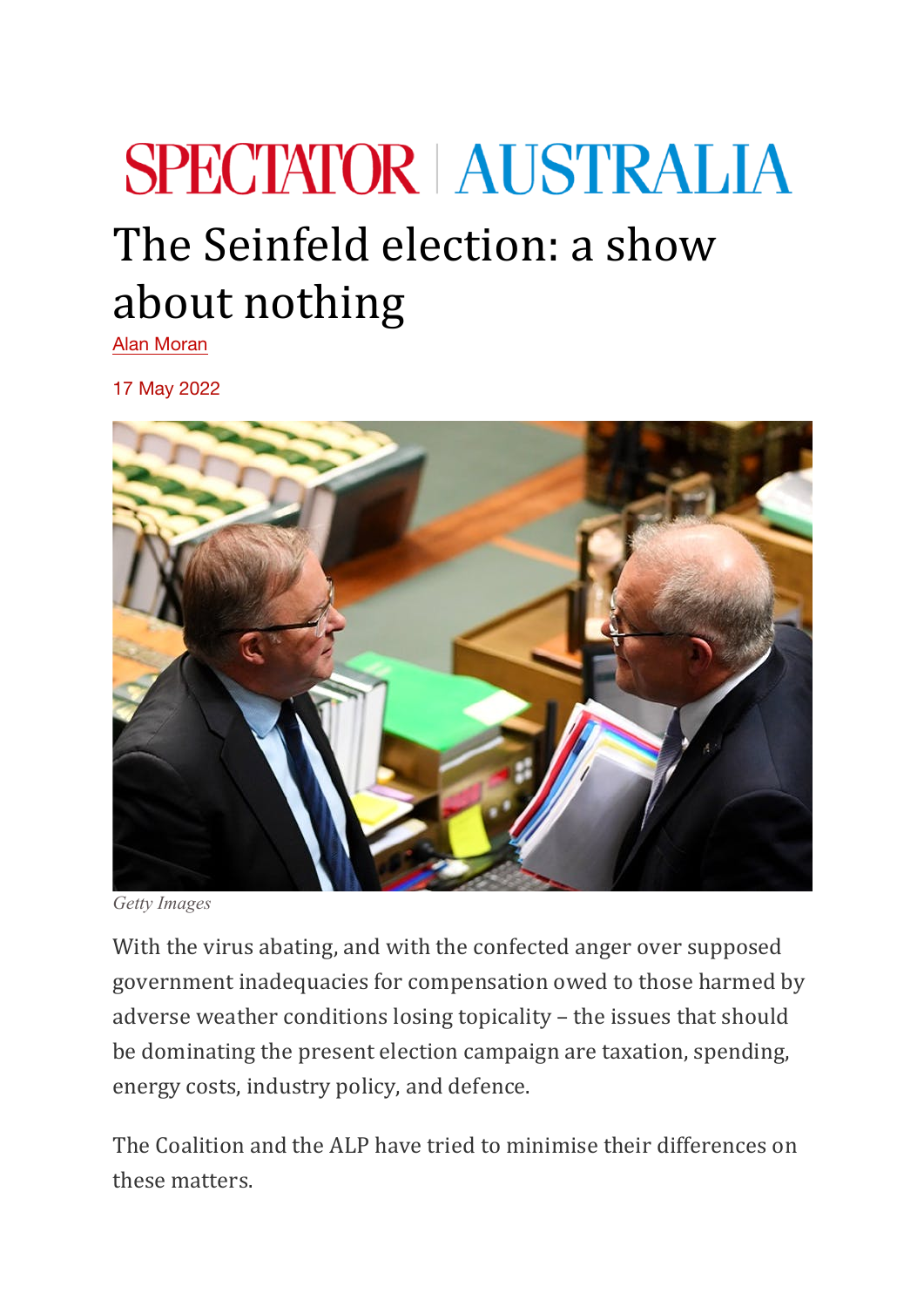For its part, the Coalition has little alternative after five years of clothing itself in the ALP policies it claims to oppose. It has been spending in Whitlam-esque proportions since its MPs demonstrated their lack of conservative and free market principles with the calamitous elevation of Malcolm Turnbull to the Prime Ministership.

On energy, the Coalition has accepted the ill-founded populist greenhouse scare that spawned a destruction of traditional sources and electricity. While doing very little to place nuclear power into a more central position that will surely assume in future years, the Coalition has embraced the ALP's coal-killing Renewable energy policies. To these, it has added new spending agendas to cover fantasies like hydrogen power and the \$10 billion Snowy pumped storage facility to help alleviate the shortcomings of the 'energy transition' from reliable supplies that its policies have promoted.

In the case of defence, although it has been edging up spending, the Coalition carries a legacy of having treated this the bulwark of a nation's security as an expendable milch-cow to provide jobs to save vulnerable seats. It only took the issue of National Security seriously with the appointment of Peter Dutton.

The ALP will generally outspend the Coalition. They have also, amidst hollow Coalition criticisms, amplified and reclothed greenhouse policies, citing statements by peak business lobby bodies in support. And, if the ALP experiences failings on defence, it can throw considerable mud back at a government.

Both sides have recognised high-cost housing as a hot-button issue. Labor's solution is one ingrained in its collective psyche – subsidise while taking a share of new home-owners' equity. This gives rise to myriad questions, like how to define and value refurbishments and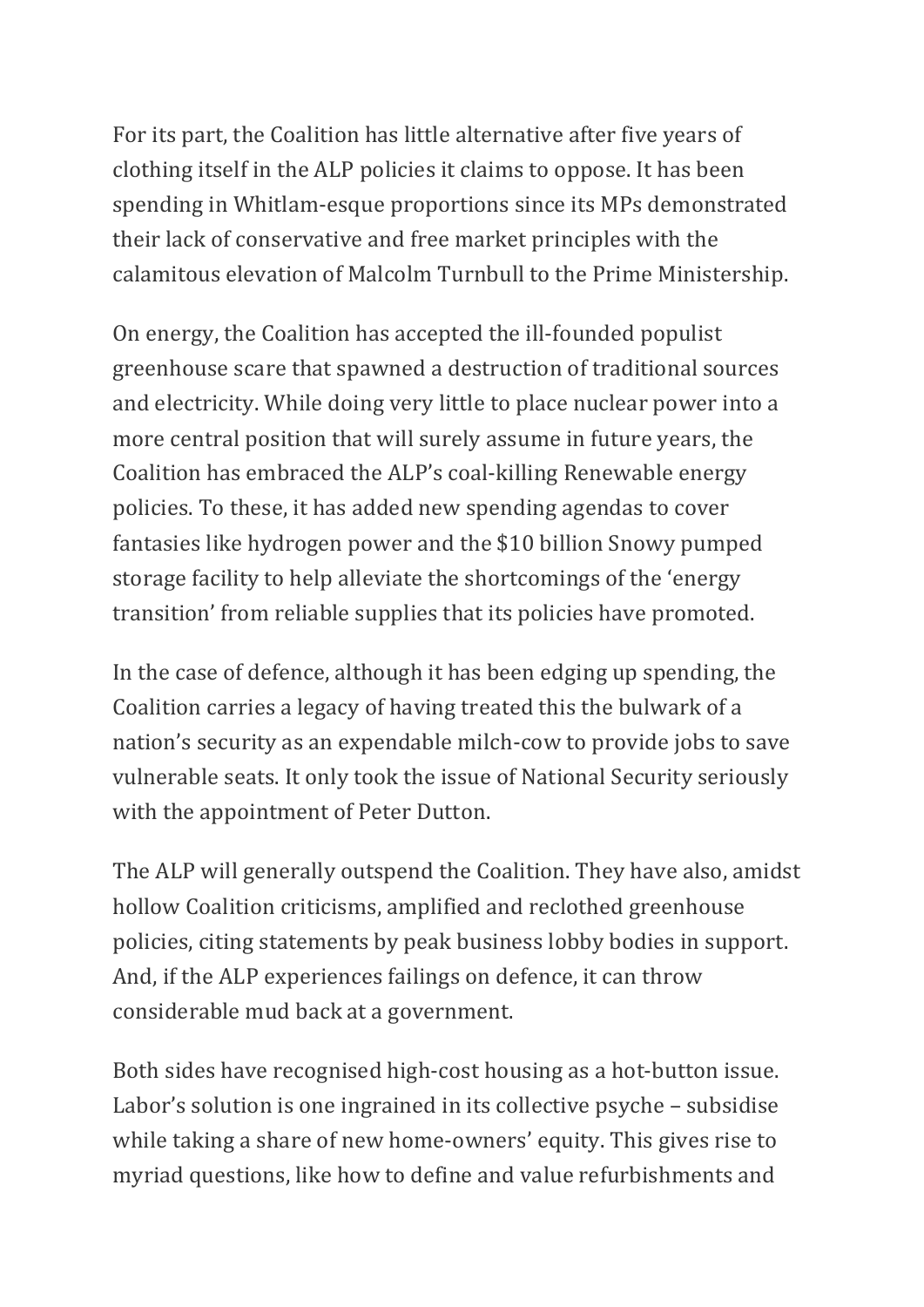renovations, what to do when the owner dies, questions that will give rise to labyrinthian regulations. Moreover, it is based on a model that a family lives in the same house from post-puberty to perdition when, in fact, job opportunity and changed circumstances mean the median family would move house at least three times. The coalition's riposte of allowing first home buyers to use \$50,000 of their superannuation to enter the market is, while not without merit, effectively an increase in future pension outlays.

Understandably, the present campaign has been called a 'Seinfeld election', one that is a show about nothing. That appellation was also used to describe the Canadian 2019 election, which saw an incumbent leftist government challenged by ostensible conservatives who adopted a shallow differentiation of the government's policies including supporting a carbon tax. The conservatives were trounced by the more genuine article.

All this leaves Australia with a dilemma. In the less than likely event of the Coalition being returned to power, its leaders will see the victory as a vindication of their soft left green policies and continue guiding the nation in this ultimately destructive direction. Should the ALP prevail, they will accelerate the trend to big government, high energy costs and deindustrialisation.

Some reformers maintain that an ALP victory would not be a bad interregnum as the consequent rapid economic collapse would bring back a Coalition reinvigorated with a small government environmentalist reality. Maybe. But the shift of European countries' political parties into statis consensus and the democratically validated progress of countries like Venezuela and Siri Lanka into a vortex of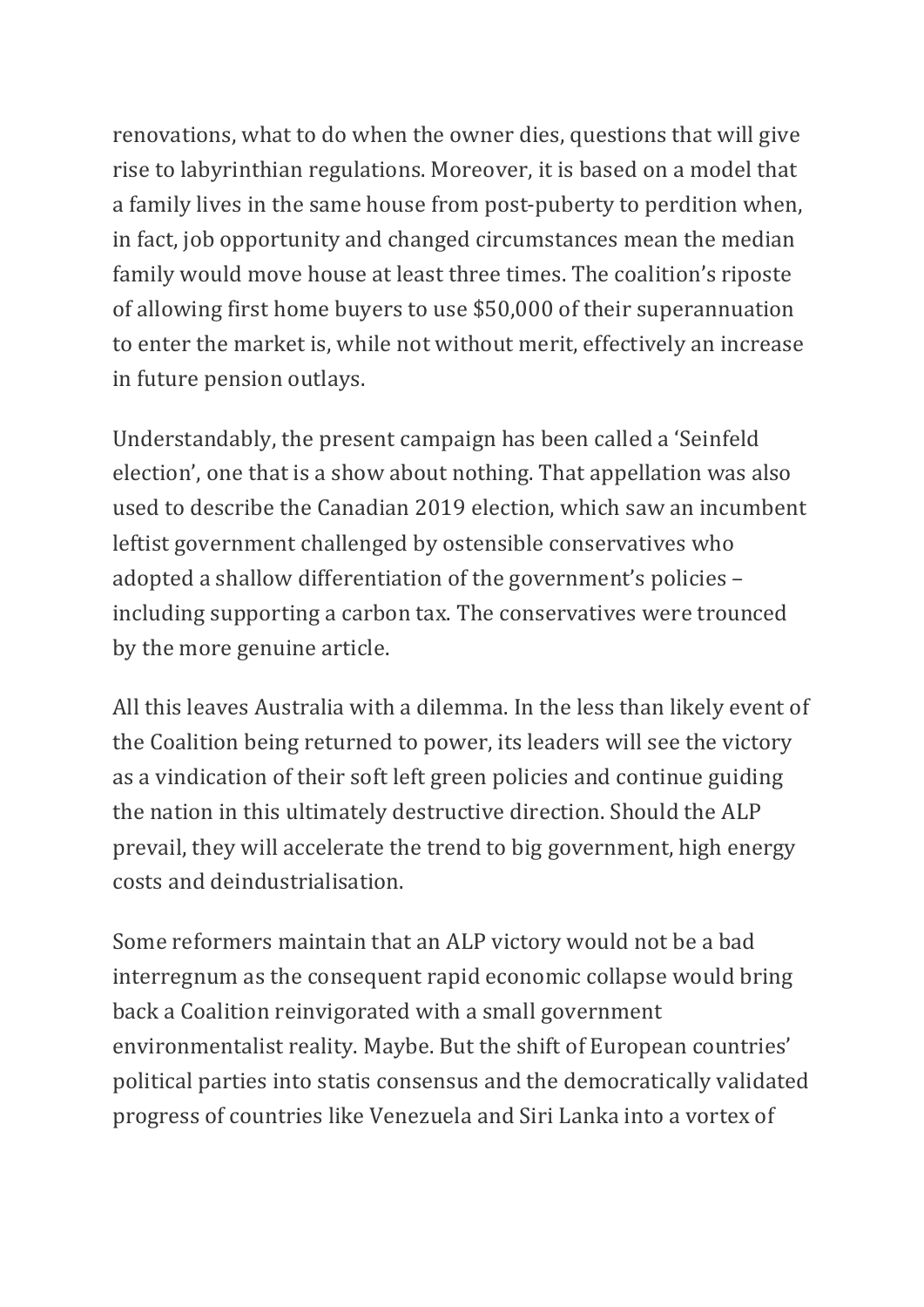declining living standards illustrates that such felicitous outcomes are uncertain.

What is beckoning is a new set of political alignments. The present political duality was forged by the popularity of socialism. This focus has changed with the rise of environmentalism and the Greens as a political party coinciding with the transformation of the formerly expropriationist socialist message.

Labor finds itself threatened on the left by green environmentalism and on the right by its traditional blue-collar supporters increasingly becoming small business people with no class war antipathies. It does, however, share with the Greens the overwhelming support of the burgeoning numbers of public servants.

The Coalition parties also face threats from two directions. They face the Teals version of the Green-left ideology from one side and, from the other, disillusioned conservatives and libertarians, some of which have recently formed an alliance of 'Freedom Friendly parties'.

In the event of a Labor victory, especially an emphatic one, we will likely see a formalisation of the fissures in the coalition parties, which are largely defined by climate and energy policy. Those Coalition MPs supporting environmentalism will likely join with the Teals. Others will likely come together with the rightist parties and would need to develop policy stances. Offering an alternative to mainstream parties' high tax and spend programs would be a priority. Something like a 15 per cent across the board cut in spending (other than defence) with a steep cut in income taxes would be one approach.

A new 'liberty' party would need to bear down heavily on regulation. The issue is epitomised by Gina Rinehart's Roy Hill mine which,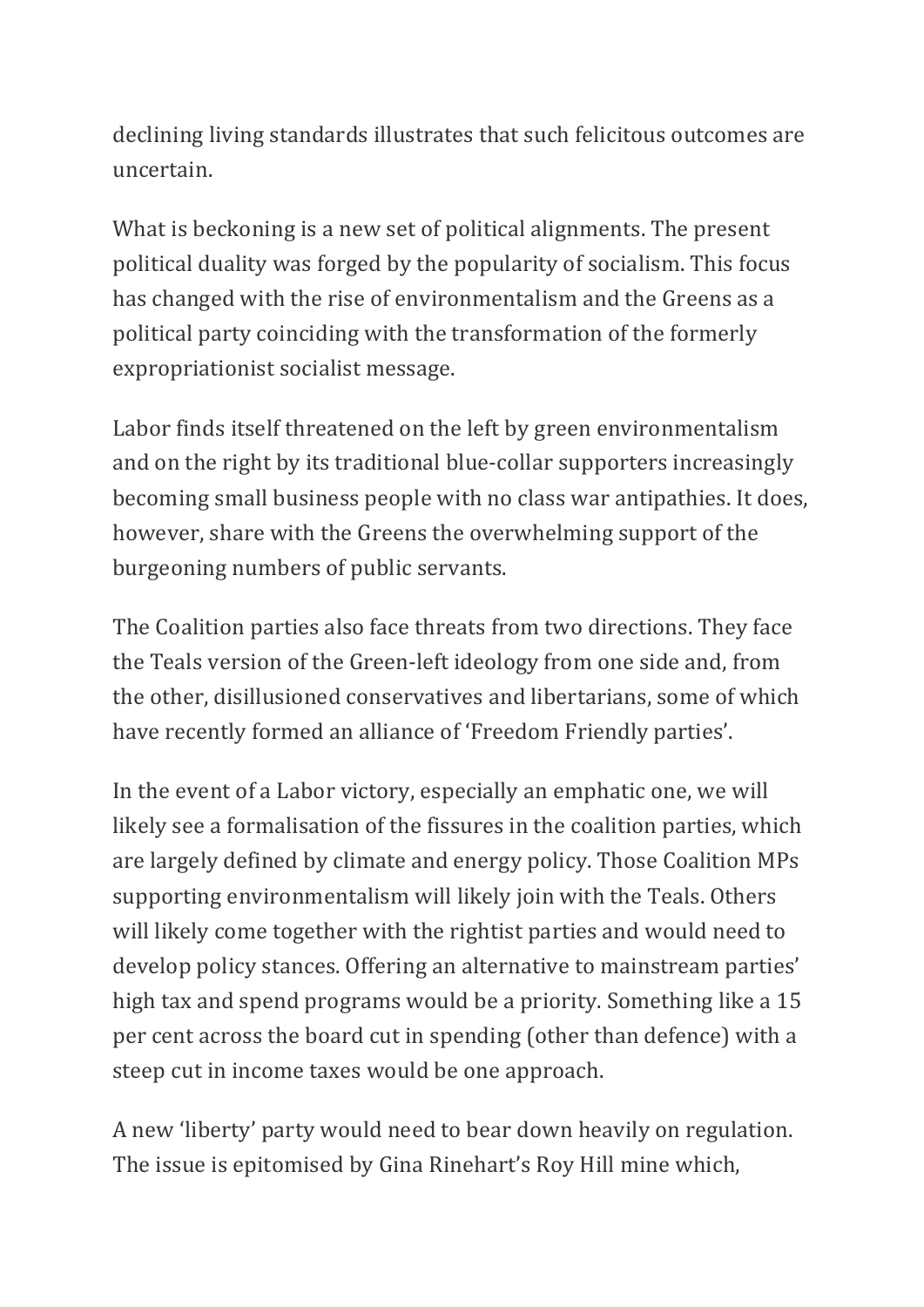located in the middle of nowhere, required 4,500 different approvals taking ten years. By contrast, at the outset of Australia's mining resurgence 50 odd years ago the Kambalda nickel mine, which transformed Western Mining into a global heavyweight, needed just two approvals. It was producing within six months. This is the outcome of regulatory overkill that not only imposes costs but also weaponizes those in the green left pursuing a war on civilisation.

In contrast to the ALP and Coalition, a liberty party would recognise planning policy as the major cause of high house prices – planners' imposition of their own preferences of urban concentration restricts land for housing, causing a scarcity that is a de facto tax of  $$100,000$ -\$200,000 per new housing block. A federal liberty party government would use its financial powers to force a relaxation of these arrangements, which government planning agencies foist on their docile political masters.

A new liberty party would abolish all fuel subsidies and require new electricity facilities to build their own transmission lines - a rule that was the original intent of the National Electricity Market. This would, in time, once again provide us the world's lowest cost electricity (and gas) prices, an outcome that our fabulous energy resource endowment would provide in the absence of government regulations.

Such a new party would re-create the Menzies approach of forging policies for the benefit of the 'forgotten people'.

At issue is whether they would prove electorally attractive. In the western world only Donald Trump and Tony Abbott have enjoyed success with conservative, deregulatory agendas, and in both cases their policies were imperfect and their triumphs transitory. It may be that the corporate state now has too many tentacles of favours and